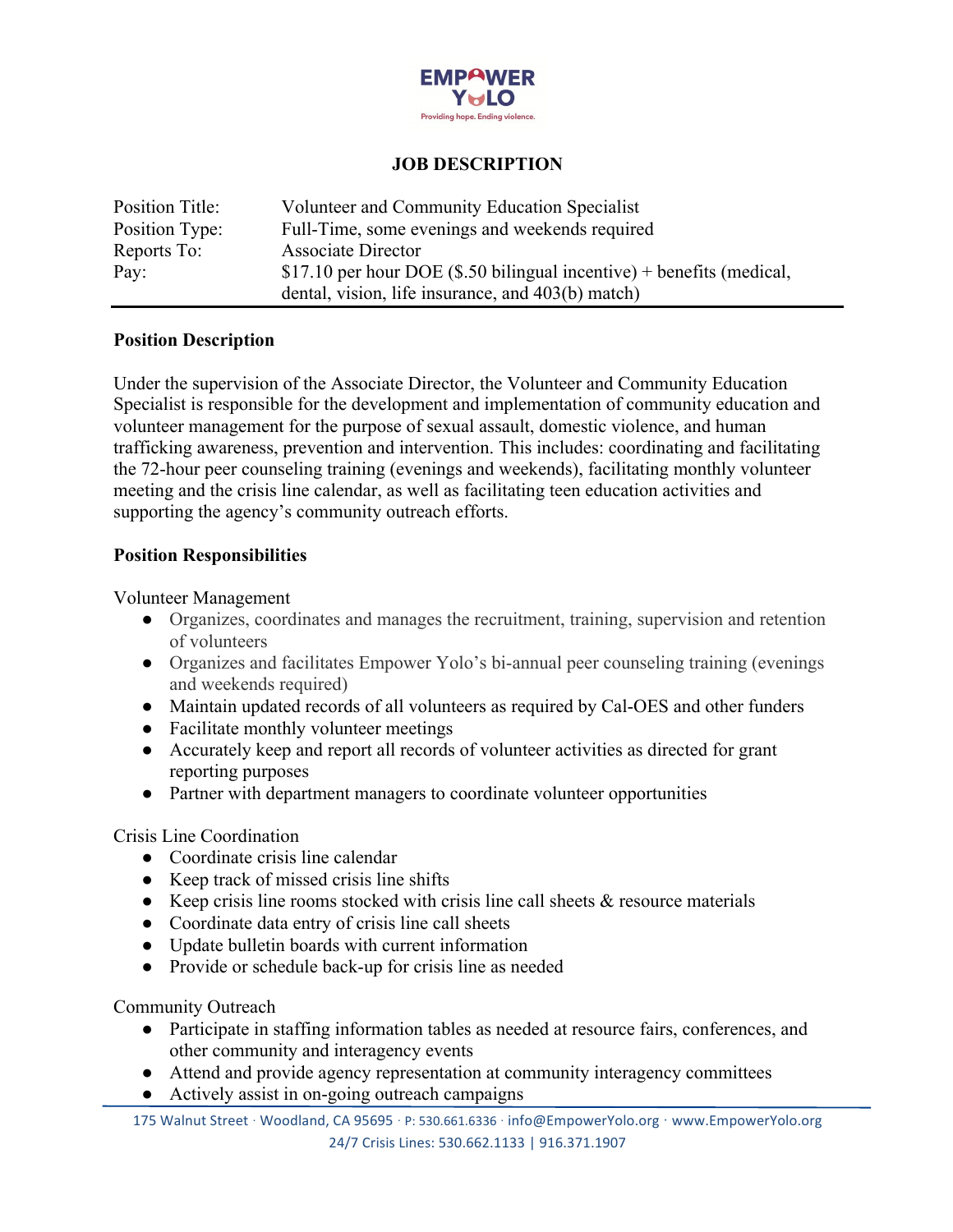

- Accurately keep and report all records of community outreach activities as directed for grant reporting purposes
- Assess, address, educate, and advocate for the issues and needs of the underrepresented and underserved communities

Teen Education

- Create tailored, age appropriate, curriculums detailing domestic violence, teen dating violence, sexual assault, rape risk reduction, and bystander intervention utilizing primary prevention strategies for junior and senior high school students
- Present domestic violence, teen dating violence, sexual assault and prevention curriculum to students in the schools
- Provide peer counseling and crisis intervention to students in need after presentations
- Make contacts with Yolo County teen-oriented resources
- Create and distribute teen dating violence and sexual assault brochures to area teens
- Facilitate multiple small groups

### **Knowledge, Skills, & Abilities**

- Strong planning and organizational skills, ability to manage multiple tasks
- Ability to work well with others
- Good listening skills and empathetic
- Self- motivated
- Extensive knowledge of domestic violence, sexual assault and human trafficking
- Knowledge of computer programs (word, excel, publisher, outlook, etc.)
- Experience in public speaking.

### **Education, Experience, & Requirements**

- Peer Counselor Certification (must obtain within 6 months of hire.)
- Previous supervisory/management experience
- Previous peer counseling experience
- Knowledge of Yolo County services
- Strong oral and written communication skills
- Bilingual a plus
- Applicant must be fingerprinted/live-scanned and receive clearance from the Department of Justice

# **AGENCY DESCRIPTION**

#### **Mission Statement:**

*Empower Yolo's mission is to promote safe, healthy, and resilient communities.*

### **Empower Yolo's purpose is to provide:**